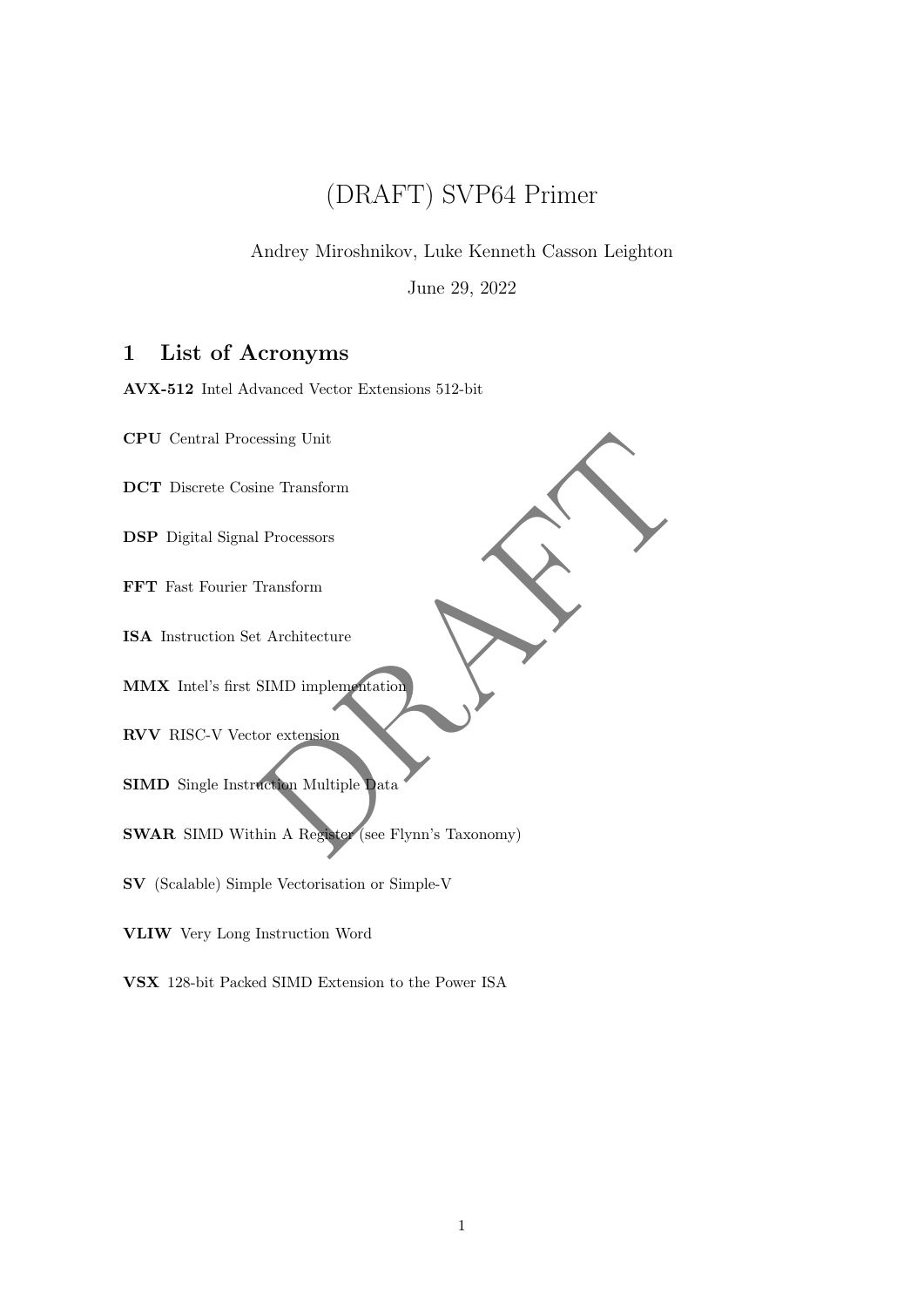## 2 Summary

The proposed SV is a Scalable Vector Specification for a hardware for-loop that ONLY uses scalar instructions.

- The Power ISA v3.1 Specification is not altered in any way. v3.1 Code-compatibility is guaranteed.
- Does not require sacrificing 32-bit Major Opcodes.
- Does not require adding duplicates of instructions (popcnt, popcntw, popcntd, vpopcntb, vpopcnth, vpopcntw, vpopcntd)
- Fully abstracted: does not create Micro-architectural dependencies (no fixed "Lane" size), one binary works across all existing and future implementations.
- Specifically designed to be easily implemented on top of an existing Micro-architecture (especially Superscalar Out-of-Order Multi-issue) without disruptive full architectural redesigns.
- Divided into Compliancy Levels to suit differing needs.
- At the highest Compliancy Level only requires five instructions (SVE2 requires appx 9,000. AVX-512 around 10,000. RVV around 300).
- Predication, an often-requested feature, is added cleanly (without modifying the v3.1 Power ISA)
- In-registers arbitrary-sized Matrix Multiply is achieved in three instructions (without adding any v3.1 Power ISA instructions)
- Full DCT and FFT RADIX2 Triple-loops are achieved with dramatically reduced instruction count, and power consumption expected to greatly reduce. Normally found only in high-end VLIW DSP (TI MSP, Qualcomm Hexagon)
- Fail-First Load/Store allows Vectorised high performance strncpy to be implemented in around 14 instructions (hand-optimised VSX assembler is 240).
- Inner loop of MP3 implemented in under 100 instructions (gcc produces 450 for the same function on POWER9).

All areas investigated so far consistently showed reductions in executable size, which as outlined in [1] has an indirect reduction in power consumption due to less I-Cache/TLB pressure and also Issue remaining idle for long periods. Simple-V has been specifically and carefully crafted to respect the Power ISA's Supercomputing pedigree.



Figure 1: Showing how SV fits in between Decode and Issue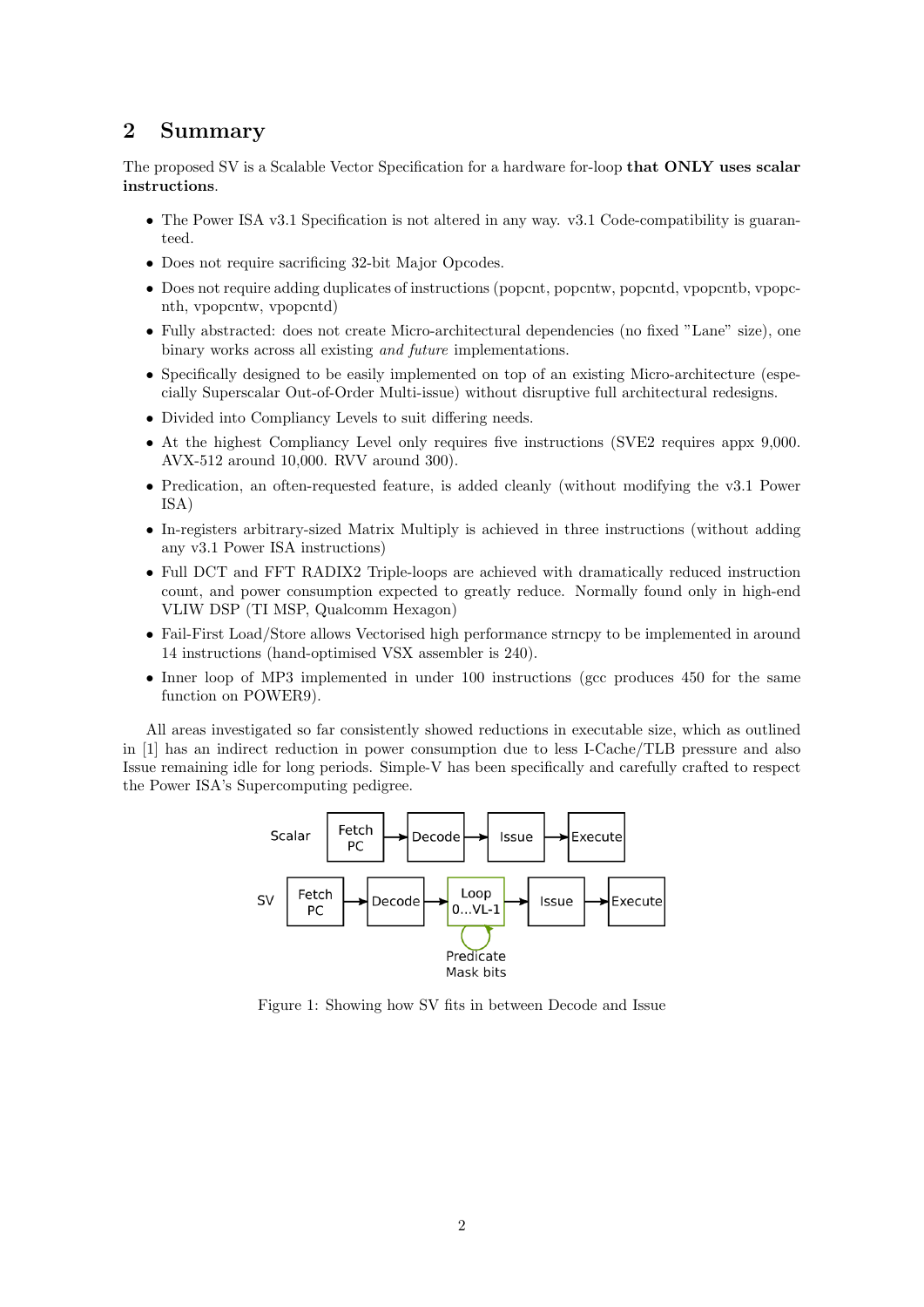#### 2.1 What is SIMD?

SIMD is a way of partitioning existing CPU registers of 64-bit length into smaller 8-, 16-, 32-bit pieces. [1][2] These partitions can then be operated on simultaneously, and the initial values and results being stored as entire 64-bit registers (SWAR). The SIMD instruction opcode includes the data width and the operation to perform.



Figure 2: SIMD multiplication

This method can have a huge advantage for rapid processing of vector-type data (image/video, physics simulations, cryptography, etc.), [3], and thus on paper is very attractive compared to scalaronly instructions. As long as the data width fits the workload, everything is fine.

#### 2.2 Shortfalls of SIMD

SIMD registers are of a fixed length and thus to achieve greater performance, CPU architects typically increase the width of registers (to 128-, 256-, 512-bit etc) for more partitions.

Additionally, binary compatibility is an important feature, and thus each doubling of SIMD registers also expands the instruction set. The number of instructions quickly balloons and this can be seen in for example IA-32 expanding from 80 to about 1400 instructions since the 1970s[1].

Five digit Opcode proliferation (10,000 instructions) is overwhelming. The following are just some of the reasons why SIMD is unsustainable as the number of instructions increase:

- Hardware design, ASIC routing etc.
- Compiler design
- Documentation of the ISA
- Manual coding and optimisation
- Time to support the platform
- Compilance Suite development and testing
- Protracted Variable-Length encoding (x86) severely compromises Multi-issue decoding

#### 2.3 Scalable Vector Architectures

An older alternative exists to utilise data parallelism - vector architectures. Vector CPUs collect operands from the main memory, and store them in large, sequential vector registers.

A simple vector processor might operate on one element at a time, however as the element operations are usually independent, a processor could be made to compute all of the vector's elements simultaneously, taking advantage of multiple pipelines.

Typically, today's vector processors can execute two, four, or eight 64-bit elements per clock cycle. [1]. Vector ISAs are specifically designed to deal with (in hardware) fringe cases where an algorithm's element count is not a multiple of the underlying hardware "Lane" width. The element data width is variable (8 to 64-bit just like in SIMD) but it is the number of elements being variable under control of a "setvl" instruction that specifically makes Vector ISAs "Scalable"

RVV supports a VL of up to  $2^{16}$  or 65536 bits, which can fit 1024 64-bit words. [4]. The Cray-1 had 8 Vector Registers with up to 64 elements (64-bit each). An early Draft of RVV supported overlaying the Vector Registers onto the Floating Point registers, similar to MMX.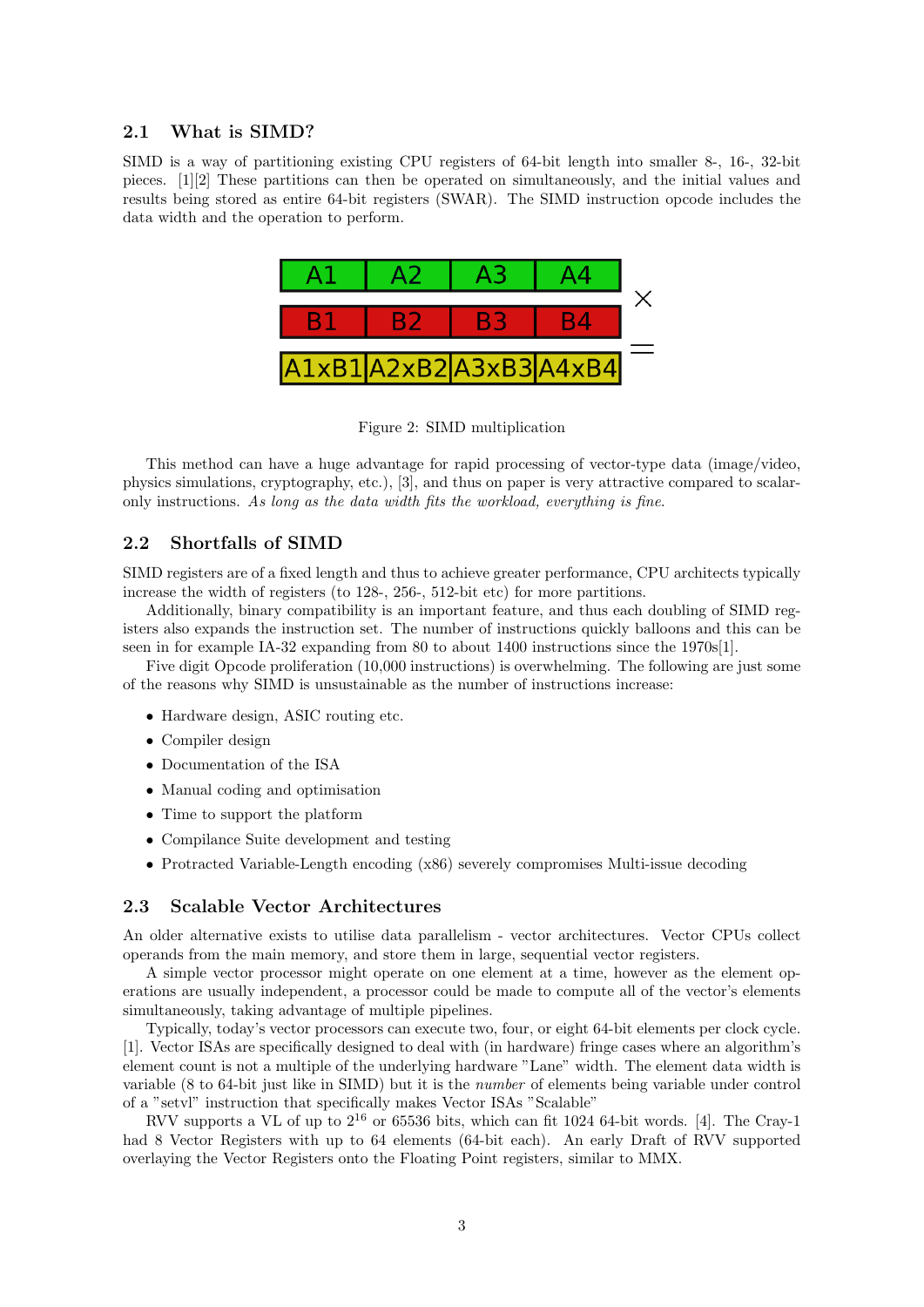

Figure 3: Cray Vector registers: 8 registers, 64 elements each

Simple-V's "Vector" Registers (a misnomer) are specifically designed to fit on top of the Scalar (GPR, FPR) register files, which are extended from the default of 32, to 128 entries in the high-end Compliancy Levels. This is a primary reason why Simple-V can be added on top of an existing Scalar ISA, and in particular why there is no need to add explicit Vector Registers or Vector instructions. The diagram below shows conceptually how a Vector's elements are sequentially and linearly mapped onto the Scalar register file:



Figure 4: three instructions, same vector length, different element widths